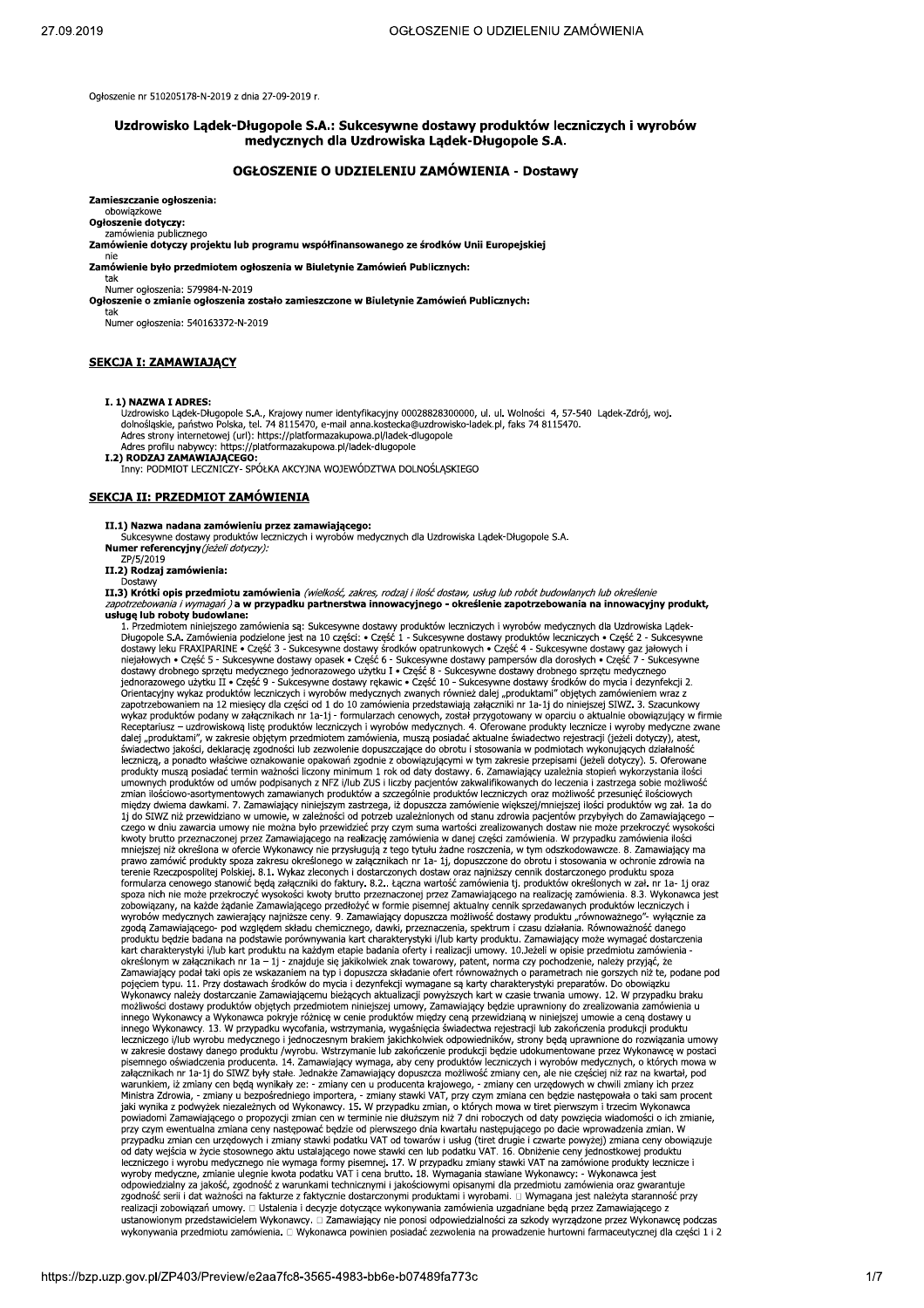# OGŁOSZENIE O UDZIELENIU ZAMÓWIENIA

zamówienia; zezwolenie na prowadzenie obrotu hurtowego substancjami psychotropowymi dla części 1 zamówienia. 19. REALIZACJA<br>DOSTAW: 1) Dostawy wykonywane będą według zamówień cząstkowych składanych pocztą elektroniczną lub DOSTAW: 1) Dostawy wykonywane będą według zamówień cząstkowych składanych pocztą elektroniczną lub faksem przez Kierownika Działu<br>Farmacji Szpitalnej Zamawiającego, transportem Wykonawcy i na jego koszt, w terminie określi Wisłobocka - tel. 74/814-62-27 wew. 220; mail: halina wislobocka@uzdrowisko-ladek.pl. Zakres zamówienia zawiera się w wartości<br>szacunkowej powyżej 30 000 euro a poniżej progów ustalonych na podstawie art. 11 ust. 8 ustawy publicznych (Dz. U. 2018r., poz. 1986 z późn. zm.)<br>**II.4) Informacja o częściach zamówienia:** zamówienie było podzielone na części: tak II.5) Główny Kod CPV: 33600000-6 Dodatkowe kody CPV: 33622400-1, 33141000-0, 33141110-4, 33141115-9, 33141119-7, 33141113-4, 33141200-2, 33141310-6, 33141320-9, 33141420-0, 33631600-8 **SEKCJA III: PROCEDURA** III.1) TRYB UDZIELENIA ZAMÓWIENIA Przetarg nieograniczony III.2) Ogłoszenie dotyczy zakończenia dynamicznego systemu zakupów III.3) Informacje dodatkowe: **SEKCJA IV: UDZIELENIE ZAMÓWIENIA CZĘŚĆ NR: 1** NAZWA: Sukcesywne dostawy produktów leczniczych IV.1) DATA UDZIELENIA ZAMÓWIENIA: 04/09/2019<br>IV.2) Całkowita wartość zamówienia Wartość bez VAT 41947.55 **Waluta PLN** IV.3) INFORMACJE O OFERTACH Liczba otrzymanych ofert: 2 w tym: w tym.<br>liczba otrzymanych ofert od małych i średnich przedsiębiorstw: 0<br>liczba otrzymanych ofert od wykonawców z innych państw członkowskich Unii Europejskiej: 0 liczba otrzymanych ofert od wykonawców z państw niebędących członkami Unii Europejskiej: 0 liczba ofert otrzymanych drogą elektroniczną: 2 IV.4) LICZBA ODRZUCONYCH OFERT: 0<br>IV.5) NAZWA I ADRES WYKONAWCY, KTÓREMU UDZIELONO ZAMÓWIENIA Zamówienie zostało udzielone wykonawcom wspólnie ubiegającym się o udzielenie: tak Nazwa wykonawcy: Konsorcjum firm: Urtica Sp. z o. o. (Lider) 54-613 Wrocław, ul. Krzemieniecka 120 i PGF S.A. (Członek) 91-342 Łódź, ul. Zbąszyńska 3 zueszynska<br>
Email wykonawcy: przetargi@urtica.pl<br>
Adres pocztowy: UL. KRZEMIENIECKA 120<br>
Kod pocztowy: 54-613<br>
Miejscowość: wROCŁAW Kraj/woj.: dolnośląskie Wykonawca jest małym/średnim przedsiębiorcą: nie Wykonawca pochodzi z innego państwa członkowskiego Unii Europejskiej: nie ...<br>Wykonawca pochodzi z innego państwa nie będącego członkiem Unii Europejskiej: nie IV.6) INFORMACJA O CENIE WYBRANEJ OFERTY / WARTOŚCI ZAWARTEJ UMOWY ORAZ O OFERTACH Z NAJNIŻSZA I NAJWYŻSZĄ CENĄ/KOSZTEM Cena wybranej oferty/wartość umowy 45603.93<br>Oferta z najniższą ceną/kosztem 45603.93 Oferta z najwyższą cena/kosztem 45670.51 Waluta: IV.7) Informacje na temat podwykonawstwa Wykonawca przewiduje powierzenie wykonania części zamówienia podwykonawcy/podwykonawcom Wartość lub procentowa część zamówienia, jaka zostanie powierzona podwykonawcy lub podwykonawcom: IV.8) Informacje dodatkowe: CZEŚĆ NR 2 NAZWA: Sukcesywne dostawy leku FRAXIPARINE IV.1) DATA UDZIELENIA ZAMÓWIENIA: 04/09/2019 IV.2) Całkowita wartość zamówienia<br>Wartość bez VAT 2993.15 Waluta PLN<br>IV.3) INFORMACJE O OFERTACH<br>Liczba otrzymanych ofert: 1 w tvm: iczba otrzymanych ofert od małych i średnich przedsiębiorstw: 0 liczba otrzymanych ofert od wykonawców z innych państw członkowskich Unii Europejskiej: 1<br>liczba otrzymanych ofert od wykonawców z państw niebędących członkami Unii Europejskiej: 0 liczba ofert otrzymanych drogą elektroniczną: 1<br>IV.4) LICZBA ODRZUCONYCH OFERT: 0 Zamówienie zostało udzielone wykonawcom wspólnie ubiegającym się o udzielenie: nie Nazwa wykonawcy: ASPEN PHARMA IRELAND LIMITED, Irlandia Email wykonawcy: przetargipl@aspenpharma.eu<br>Adres pocztowy: One George's Quay Plaza Aures pocztowy. One<br>Kod pocztowy:<br>Miejscowość: Dublin 2 Kraj/woj.: Irlandia Wykonawca jest małym/średnim przedsiebiorca:

Wykonawca pochodzi z innego państwa członkowskiego Unii Europejskiej: Skrót literowy nazwy państwa: IRL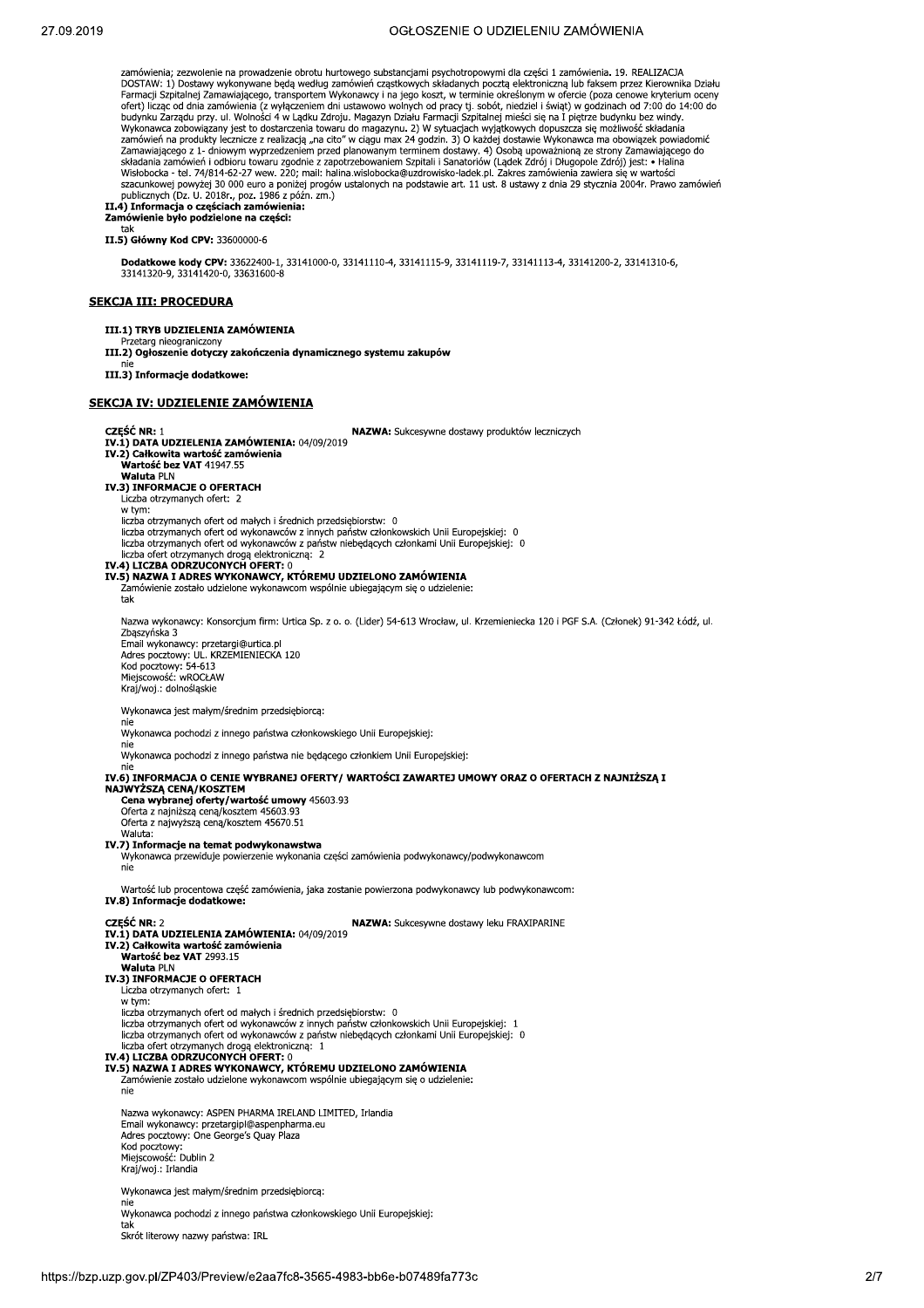Wykonawca pochodzi z innego państwa nie będącego członkiem Unii Europejskiej:

| nie                                                                                               | IV.6) INFORMACJA O CENIE WYBRANEJ OFERTY/ WARTOŚCI ZAWARTEJ UMOWY ORAZ O OFERTACH Z NAJNIŻSZĄ I                                                                                         |
|---------------------------------------------------------------------------------------------------|-----------------------------------------------------------------------------------------------------------------------------------------------------------------------------------------|
| NAJWYŻSZĄ CENĄ/KOSZTEM<br>Cena wybranej oferty/wartość umowy 3159.92                              |                                                                                                                                                                                         |
| Oferta z najniższą ceną/kosztem 3159.92<br>Oferta z najwyższą ceną/kosztem 3159.92                |                                                                                                                                                                                         |
| Waluta: pln<br>IV.7) Informacje na temat podwykonawstwa                                           |                                                                                                                                                                                         |
| tak                                                                                               | Wykonawca przewiduje powierzenie wykonania części zamówienia podwykonawcy/podwykonawcom                                                                                                 |
| IV.8) Informacje dodatkowe:                                                                       | Wartość lub procentowa część zamówienia, jaka zostanie powierzona podwykonawcy lub podwykonawcom: 20%                                                                                   |
| <b>CZEŚĆ NR: 3</b><br>IV.1) DATA UDZIELENIA ZAMÓWIENIA: 04/09/2019                                | NAZWA: Sukcesywne dostawy środków opatrunkowych                                                                                                                                         |
| IV.2) Całkowita wartość zamówienia<br>Wartość bez VAT 5251.64                                     |                                                                                                                                                                                         |
| Waluta pin<br>IV.3) INFORMACJE O OFERTACH                                                         |                                                                                                                                                                                         |
| Liczba otrzymanych ofert: 2                                                                       |                                                                                                                                                                                         |
| w tym:<br>liczba otrzymanych ofert od małych i średnich przedsiębiorstw: 2                        |                                                                                                                                                                                         |
| liczba ofert otrzymanych drogą elektroniczną: 2                                                   | liczba otrzymanych ofert od wykonawców z innych państw członkowskich Unii Europejskiej: 0<br>liczba otrzymanych ofert od wykonawców z państw niebędących członkami Unii Europejskiej: 0 |
| IV.4) LICZBA ODRZUCONYCH OFERT: 0                                                                 |                                                                                                                                                                                         |
| IV.5) NAZWA I ADRES WYKONAWCY, KTÓREMU UDZIELONO ZAMÓWIENIA                                       | Zamówienie zostało udzielone wykonawcom wspólnie ubiegającym się o udzielenie:                                                                                                          |
| nie                                                                                               |                                                                                                                                                                                         |
| Nazwa wykonawcy: POLMIL SP. Z O.O. SKA<br>Email wykonawcy: dzp@polmil.pl                          |                                                                                                                                                                                         |
| Adres pocztowy: UL.PRZEMYSŁOWA 8B<br>Kod pocztowy: 85-758                                         |                                                                                                                                                                                         |
| Miejscowość: BYDGOSZCZ<br>Kraj/woj.: kujawsko - pomorskie                                         |                                                                                                                                                                                         |
| Wykonawca jest małym/średnim przedsiębiorcą:                                                      |                                                                                                                                                                                         |
| tak<br>Wykonawca pochodzi z innego państwa członkowskiego Unii Europejskiej:                      |                                                                                                                                                                                         |
| nie                                                                                               | Wykonawca pochodzi z innego państwa nie będącego członkiem Unii Europejskiej:                                                                                                           |
| nie                                                                                               | IV.6) INFORMACJA O CENIE WYBRANEJ OFERTY/ WARTOŚCI ZAWARTEJ UMOWY ORAZ O OFERTACH Z NAJNIŻSZĄ I                                                                                         |
| NAJWYŻSZĄ CENĄ/KOSZTEM<br>Cena wybranej oferty/wartość umowy 5622.26                              |                                                                                                                                                                                         |
| Oferta z najniższą ceną/kosztem 5622.26<br>Oferta z najwyższą ceną/kosztem 6291.11                |                                                                                                                                                                                         |
| Waluta:<br>IV.7) Informacje na temat podwykonawstwa                                               |                                                                                                                                                                                         |
| nie                                                                                               | Wykonawca przewiduje powierzenie wykonania części zamówienia podwykonawcy/podwykonawcom                                                                                                 |
| IV.8) Informacje dodatkowe:                                                                       | Wartość lub procentowa część zamówienia, jaka zostanie powierzona podwykonawcy lub podwykonawcom:                                                                                       |
| <b>CZEŚĆ NR: 4</b>                                                                                | NAZWA: Sukcesywne dostawy gaz jałowych i niejałowych                                                                                                                                    |
| IV.1) DATA UDZIELENIA ZAMÓWIENIA: 04/09/2019<br>IV.2) Całkowita wartość zamówienia                |                                                                                                                                                                                         |
| Wartość bez VAT 338.80<br><b>Waluta</b> pin                                                       |                                                                                                                                                                                         |
| IV.3) INFORMACJE O OFERTACH<br>Liczba otrzymanych ofert: 2                                        |                                                                                                                                                                                         |
| w tym:<br>liczba otrzymanych ofert od małych i średnich przedsiebiorstw: 2                        |                                                                                                                                                                                         |
|                                                                                                   | liczba otrzymanych ofert od wykonawców z innych państw członkowskich Unii Europejskiej: 0<br>liczba otrzymanych ofert od wykonawców z państw niebędących członkami Unii Europejskiej: 0 |
| liczba ofert otrzymanych drogą elektroniczną: 2<br>IV.4) LICZBA ODRZUCONYCH OFERT: 0              |                                                                                                                                                                                         |
| IV.5) NAZWA I ADRES WYKONAWCY, KTÓREMU UDZIELONO ZAMÓWIENIA                                       | Zamówienie zostało udzielone wykonawcom wspólnie ubiegającym się o udzielenie:                                                                                                          |
| nie                                                                                               |                                                                                                                                                                                         |
| Nazwa wykonawcy: POLMIL SP, Z O.O. SKA<br>Email wykonawcy: dzp@polmil.pl                          |                                                                                                                                                                                         |
| Adres pocztowy: UL.PRZEMYSŁOWA 8B<br>Kod pocztowy: 85-758                                         |                                                                                                                                                                                         |
| Miejscowość: BYDGOSZCZ<br>Kraj/woj.: kujawsko - pomorskie                                         |                                                                                                                                                                                         |
| Wykonawca jest małym/średnim przedsiębiorcą:                                                      |                                                                                                                                                                                         |
| tak<br>Wykonawca pochodzi z innego państwa członkowskiego Unii Europejskiej:                      |                                                                                                                                                                                         |
| nie                                                                                               | Wykonawca pochodzi z innego państwa nie będącego członkiem Unii Europejskiej:                                                                                                           |
| nie                                                                                               | IV.6) INFORMACJA O CENIE WYBRANEJ OFERTY/ WARTOŚCI ZAWARTEJ UMOWY ORAZ O OFERTACH Z NAJNIŻSZĄ I                                                                                         |
| NAJWYŻSZĄ CENĄ/KOSZTEM<br>Cena wybranej oferty/wartość umowy 305.86                               |                                                                                                                                                                                         |
| Oferta z najniższą ceną/kosztem 305.86<br>Oferta z najwyższą ceną/kosztem 330.48                  |                                                                                                                                                                                         |
| Waluta: pln<br>IV.7) Informacje na temat podwykonawstwa                                           |                                                                                                                                                                                         |
| nie                                                                                               | Wykonawca przewiduje powierzenie wykonania części zamówienia podwykonawcy/podwykonawcom                                                                                                 |
| Wartość lub procentowa część zamówienia, jaka zostanie powierzona podwykonawcy lub podwykonawcom: |                                                                                                                                                                                         |
| IV.8) Informacje dodatkowe:                                                                       |                                                                                                                                                                                         |
| <b>CZĘŚĆ NR: 5</b>                                                                                | <b>NAZWA:</b> Sukcesywne dostawy opasek                                                                                                                                                 |

CZĘSC NR: 5<br>IV.1) DATA UDZIELENIA ZAMÓWIENIA: 04/09/2019<br>IV.2) Całkowita wartość zamówienia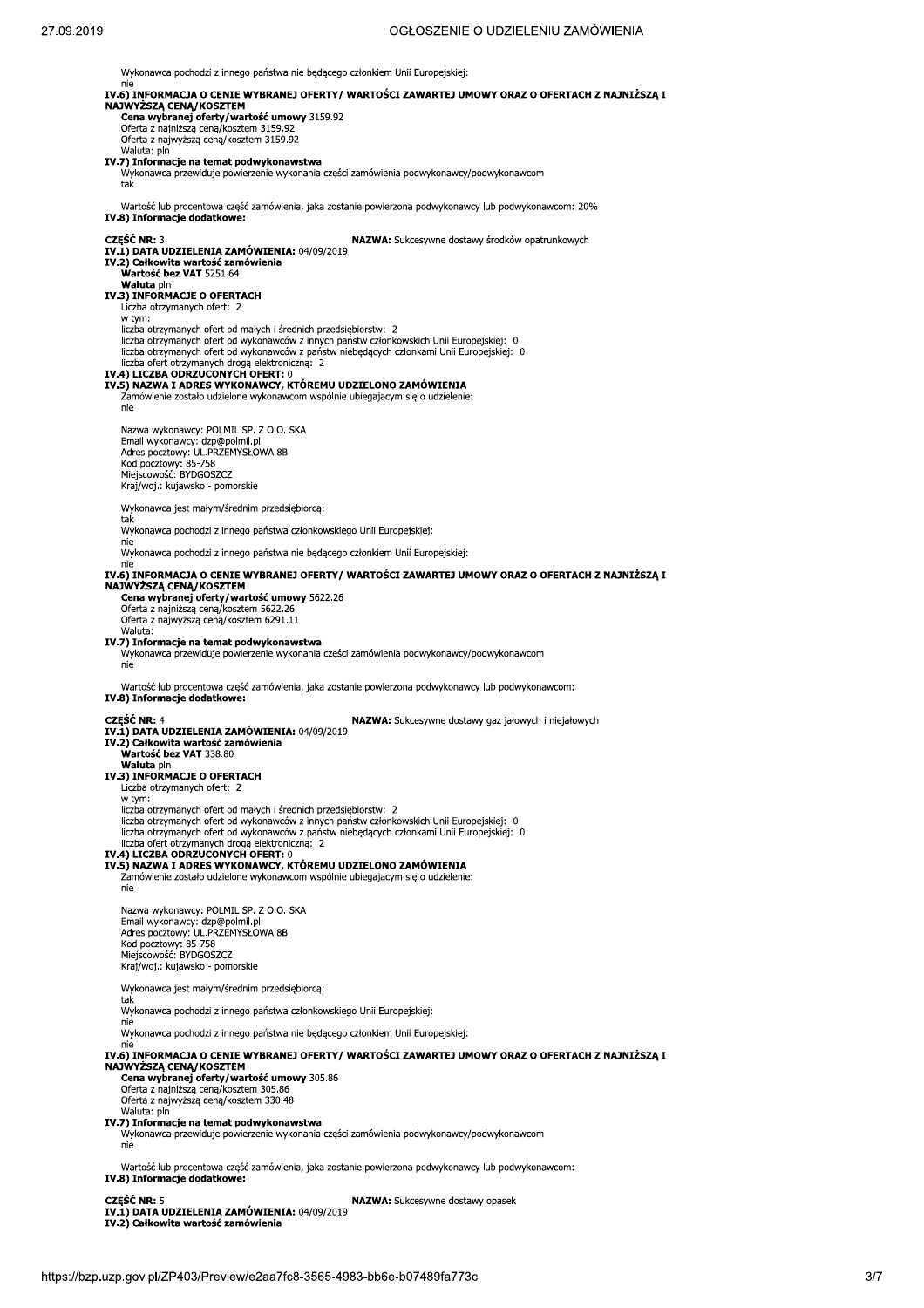Wartość bez VAT 478.20 Waluta pin IV.3) INFORMACJE O OFERTACH Liczba otrzymanych ofert: 2 w tym: w tym.<br>liczba otrzymanych ofert od małych i średnich przedsiębiorstw: 2<br>liczba otrzymanych ofert od wykonawców z innych państw członkowskich Unii Europejskiej: 0 liczba otrzymanych ofert od wykonawców z państw niebędących członkami Unii Europejskiej: 0<br>liczba ofert otrzymanych drogą elektroniczną: 2<br>**IV.4) LICZBA ODRZUCONYCH OFERT:** 0 IV.5) NAZWA I ADRES WYKONAWCY, KTÓREMU UDZIELONO ZAMÓWIENIA Zamówienie zostało udzielone wykonawcom wspólnie ubiegającym się o udzielenie: nie Nazwa wykonawcy: Zarys International Group Spółka z ograniczona odpowiedzialnościa spółka komandytowa Email wykonawcy: przetargi@zarys.pl Linian wykonawcy, przedających Adres pocztowy: ul. Pod Borem 18<br>Kod pocztowy: 41-808<br>Miejscowość: Zabrze<br>Kraj/woj.: śląskie Wykonawca jest małym/średnim przedsiebiorca: Wykonawca pochodzi z innego państwa członkowskiego Unii Europejskiej: Wykonawca pochodzi z innego państwa nie będącego członkiem Unii Europejskiej: nie IV.6) INFORMACJA O CENIE WYBRANEJ OFERTY/ WARTOŚCI ZAWARTEJ UMOWY ORAZ O OFERTACH Z NAJNIŻSZĄ I IV.6) INFORMACJA O CENIE WYBRANEJ OFERTY<br>NAJWYŻSZĄ CENĄ/KOSZTEM<br>Cena wybranej oferty/wartość umowy 497.56 Oferta z najniższa cena/kosztem 497.56 Oferta z najmiszą ceną/kosztem 157138 Waluta: pln<br> **IV.7) Informacje na temat podwykonawstwa** Wykonawca przewiduje powierzenie wykonania części zamówienia podwykonawcy/podwykonawcom nie Wartość lub procentowa część zamówienia, jaka zostanie powierzona podwykonawcy lub podwykonawcom: IV.8) Informacje dodatkowe: **CZEŚĆ NR: 6** NAZWA: Sukcesywne dostawy pampersów dla dorosłych Postępowanie / część zostało unieważnione tak Należy podać podstawę i przyczynę unieważnienia postępowania: runczy podat postawę rprzycznie na wielkiego wielkiego do dzielenie zamówienia publicznego w części 6, gdyż w tej części zamówienia<br>nie złożono żadnej oferty niepodlegającej odrzuceniu. Uzasadnienie prawne: Zgodnie z art. Prawo zamówień publicznych (tekst jednolity: Dz. U. 2018r., poz. 1986 z późn. zm.). CZEŚĆ NR: 7 NAZWA: Sukcesywne dostawy drobnego sprzętu medycznego jednorazowego użytku I IV.1) DATA UDZIELENIA ZAMÓWIENIA: 04/09/2019 IV.2) Całkowita wartość zamówienia<br>Wartość bez VAT 6699.58 Waluta pln<br> **Waluta pln**<br> **IV.3) INFORMACJE O OFERTACH**<br>
Liczba otrzymanych ofert: 1 w tym: liczba otrzymanych ofert od małych i średnich przedsiębiorstw: 1 iiczba otrzymanych ofert od wykonawców z innych państw członkowskich Unii Europejskiej: 0<br>liczba otrzymanych ofert od wykonawców z innych państw członkowskich Unii Europejskiej: 0<br>liczba otrzymanych ofert od wykonawców z p liczba ofert otrzymanych drogą elektroniczną: 1<br>
IV.4) LICZBA ODRZUCONYCH OFERT: 0 IV.5) NAZWA I ADRES WYKONAWCY, KTÓREMU UDZIELONO ZAMÓWIENIA Zamówienie zostało udzielone wykonawcom wspólnie ubiegającym się o udzielenie:  $nie$ Nazwa wykonawcy: Zarys International Group Spółka z ograniczoną odpowiedzialnością spółka komandytowa Nazwa wykonawcy: zarys International<br>Email wykonawcy: przetargi@zarys.pl<br>Adres pocztowy: ul. Pod Borem 18<br>Kod pocztowy: 41-808<br>Miejscowość: Zabrze Kraj/woj.: śląskie Wykonawca jest małym/średnim przedsiębiorcą: www.com<br>Wykonawca pochodzi z innego państwa członkowskiego Unii Europejskiej: nie Wykonawca pochodzi z innego państwa nie bedacego członkiem Unii Europejskiej: IV.6) INFORMACJA O CENIE WYBRANEJ OFERTY/ WARTOŚCI ZAWARTEJ UMOWY ORAZ O OFERTACH Z NAJNIŻSZA I NAJWYŻSZĄ CENĄ/KOSZTEM **Cena wybranej oferty/wartość umowy** 5826.44<br>Oferta z najniższą ceną/kosztem 5826.44 Oferta z najwyższą ceną/kosztem 5826.44 Waluta: pln IV.7) Informacje na temat podwykonawstwa Wykonawca przewiduje powierzenie wykonania części zamówienia podwykonawcy/podwykonawcom Wartość lub procentowa część zamówienia, jaka zostanie powierzona podwykonawcy lub podwykonawcom: IV.8) Informacje dodatkowe: CZEŚĆ NR · 8 NAZWA: Sukcesywne dostawy drobnego sprzętu medycznego jednorazowego użytku  $\overline{\mathbf{H}}$ IV.1) DATA UDZIELENIA ZAMÓWIENIA: 04/09/2019 IV.2) Całkowita wartość zamówienia<br>Wartość bez VAT 8456.33 Waluta pin IV.3) INFORMACJE O OFERTACH Liczba otrzymanych ofert: 2 w tvm: liczba otrzymanych ofert od małych i średnich przedsiębiorstw: 2 liczba otrzymanych ofert od wykonawców z innych państw członkowskich Unii Europeiskiei: 0 liczba otrzymanych ofert od wykonawców z państw niebędących członkami Unii Europejskiej: 0 liczba ofert otrzymanych drogą elektroniczną: 2<br>IV.4) LICZBA ODRZUCONYCH OFERT: 0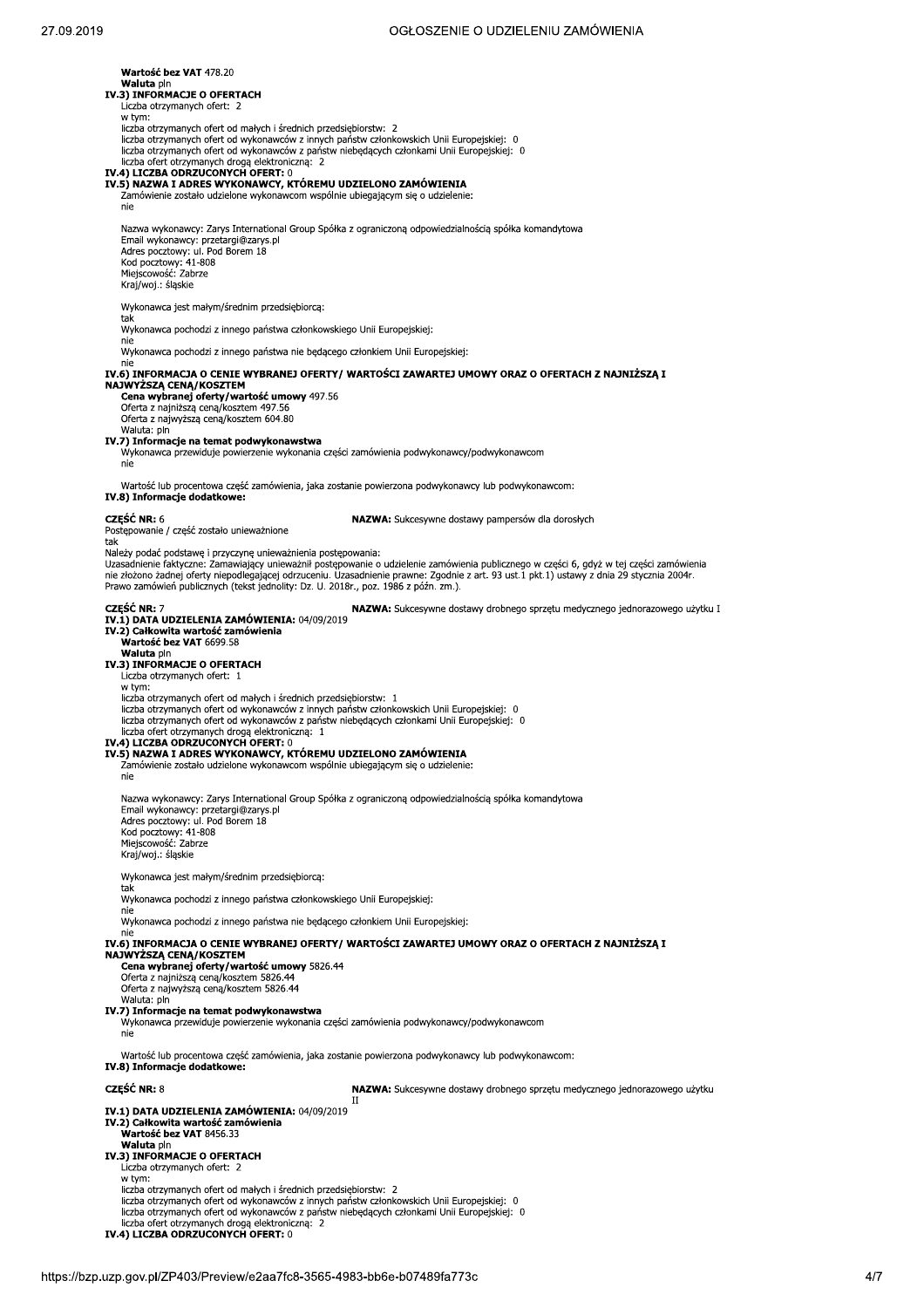OGŁOSZENIE O UDZIELENIU ZAMÓWIENIA IV.5) NAZWA I ADRES WYKONAWCY, KTÓREMU UDZIELONO ZAMÓWIENIA Zamówienie zostało udzielone wykonawcom wspólnie ubiegającym się o udzielenie: nie Nazwa wykonawcy: Zarys International Group Spółka z ograniczoną odpowiedzialnością spółka komandytowa Naziva wykonawcy: zarystane international<br>Email wykonawcy: przetargi@zarys.pl<br>Adres pocztowy: ul. Pod Borem 18<br>Kod pocztowy: 41-808<br>Miejscowość: Zabrze Kraj/woj.: śląskie Wykonawca jest małym/średnim przedsiębiorcą: w.<br>Wykonawca pochodzi z innego państwa członkowskiego Unii Europejskiej: nie Wykonawca pochodzi z innego państwa nie będącego członkiem Unii Europejskiej: IV.6) INFORMACJA O CENIE WYBRANEJ OFERTY/ WARTOŚCI ZAWARTEJ UMOWY ORAZ O OFERTACH Z NAJNIŻSZĄ I NAJWYŻSZĄ CENĄ/KOSZTEM<br>Cena wybranej oferty/wartość umowy 7017.19 Oferta z najniższą ceną/kosztem 7017.19 Oferta z najwyższą ceną/kosztem 12589.13 Waluta: pln IV.7) Informacje na temat podwykonawstwa<br>Wykonawca przewiduje powierzenie wykonania części zamówienia podwykonawcy/podwykonawcom nie Wartość lub procentowa część zamówienia, jaka zostanie powierzona podwykonawcy lub podwykonawcom: IV.8) Informacje dodatkowe: CZEŚĆ NR: 9 NAZWA: Sukcesywne dostawy rekawic 1) DATA UDZIELENIA ZAMÓWIENIA: 04/09/2019 IV.2) Całkowita wartość zamówienia<br>Wartość bez VAT 20206.20 **Waluta pin** IV.3) INFORMACJE O OFERTACH Liczba otrzymanych ofert: 4 w tvm: liczba otrzymanych ofert od małych i średnich przedsiębiorstw: 3 iczba otrzymanych ofert od wykonawców z innych państw członkowskich Unii Europejskiej: 0<br>liczba otrzymanych ofert od wykonawców z państw niebędących członkami Unii Europejskiej: 0 liczba ofert otrzymanych drogą elektroniczną: 4<br>IV.4) LICZBA ODRZUCONYCH OFERT: 0 IV.5) NAZWA I ADRES WYKONAWCY, KTÓREMU UDZIELONO ZAMÓWIENIA Zamówienie zostało udzielone wykonawcom wspólnie ubiegającym się o udzielenie: nie Nazwa wykonawcy: Medasept Sp. z o.o. Email wykonawcy: przetargi@medasept.pl<br>Adres pocztowy: ul. Forteczna 19 Kod pocztowy: 61-362<br>Miejscowość: Poznań Kraj/woj.: wielkopolskie Wykonawca jest małym/średnim przedsiębiorcą: tal Wykonawca pochodzi z innego państwa członkowskiego Unii Europejskiej: nie Wykonawca pochodzi z innego państwa nie będącego członkiem Unii Europejskiej: nie IV.6) INFORMACJA O CENIE WYBRANEJ OFERTY / WARTOŚCI ZAWARTEJ UMOWY ORAZ O OFERTACH Z NAJNIŻSZA I NAJWYŻSZĄ CENĄ/KOSZTEM Cena wybranej oferty/wartość umowy 20112.79<br>Oferta z najniższą ceną/kosztem 20112.78 Oferta z najwyższą cena/kosztem 21157.42 Waluta: IV.7) Informacje na temat podwykonawstwa Wykonawca przewiduje powierzenie wykonania części zamówienia podwykonawcy/podwykonawcom nie

Wartość lub procentowa część zamówienia, jaka zostanie powierzona podwykonawcy lub podwykonawcom: IV.8) Informacje dodatkowe:

CZEŚĆ NR 10

NAZWA: Sukcesywne dostawy środków do mycia i dezynfekcji IV.1) DATA UDZIELENIA ZAMÓWIENIA: 04/09/2019

- IV.2) Całkowita wartość zamówienia<br>Wartość bez VAT 66771.53
	-
	-
- Waluta pln<br> **Waluta pln**<br> **IV.3) INFORMACJE O OFERTACH**<br>
Liczba otrzymanych ofert: 2
- w tym:
- liczba otrzymanych ofert od małych i średnich przedsiębiorstw: 2
- 
- liczba otrzymanych ofert od wykonawców z innych państw członkowskich Unii Europejskiej: 0<br>liczba otrzymanych ofert od wykonawców z państw niebędących członkami Unii Europejskiej: 0
- liczba ofert otrzymanych drogą elektroniczną: 2<br>IV.4) LICZBA ODRZUCONYCH OFERT: 0
- 
- IV.5) NAZWA I ADRES WYKONAWCY, KTÓREMU UDZIELONO ZAMÓWIENIA
	- Zamówienie zostało udzielone wykonawcom wspólnie ubiegającym się o udzielenie:
- 
- IV.6) INFORMACJA O CENIE WYBRANEJ OFERTY/ WARTOŚCI ZAWARTEJ UMOWY ORAZ O OFERTACH Z NAJNIŻSZĄ I<br>NAJWYŻSZĄ CENĄ/KOSZTEM
- Cena wybranej oferty/wartość umowy 75581.29
- Oferta z najniższa cena/kosztem 75581.29
- Oferta z najwyższą ceną/kosztem 91579.41
- Waluta: pln
- IV.7) Informacje na temat podwykonawstwa Wykonawca przewiduje powierzenie wykonania części zamówienia podwykonawcy/podwykonawcom
	- nie

Wartość lub procentowa część zamówienia, jaka zostanie powierzona podwykonawcy lub podwykonawcom:

- IV.8) Informacje dodatkowe:
- IV.9) UZASADNIENIE UDZIELENIA ZAMÓWIENIA W TRYBIE NEGOCJACJI BEZ OGŁOSZENIA, ZAMÓWIENIA Z WOLNEJ RĘKI ALBO ZAPYTANIA O CENE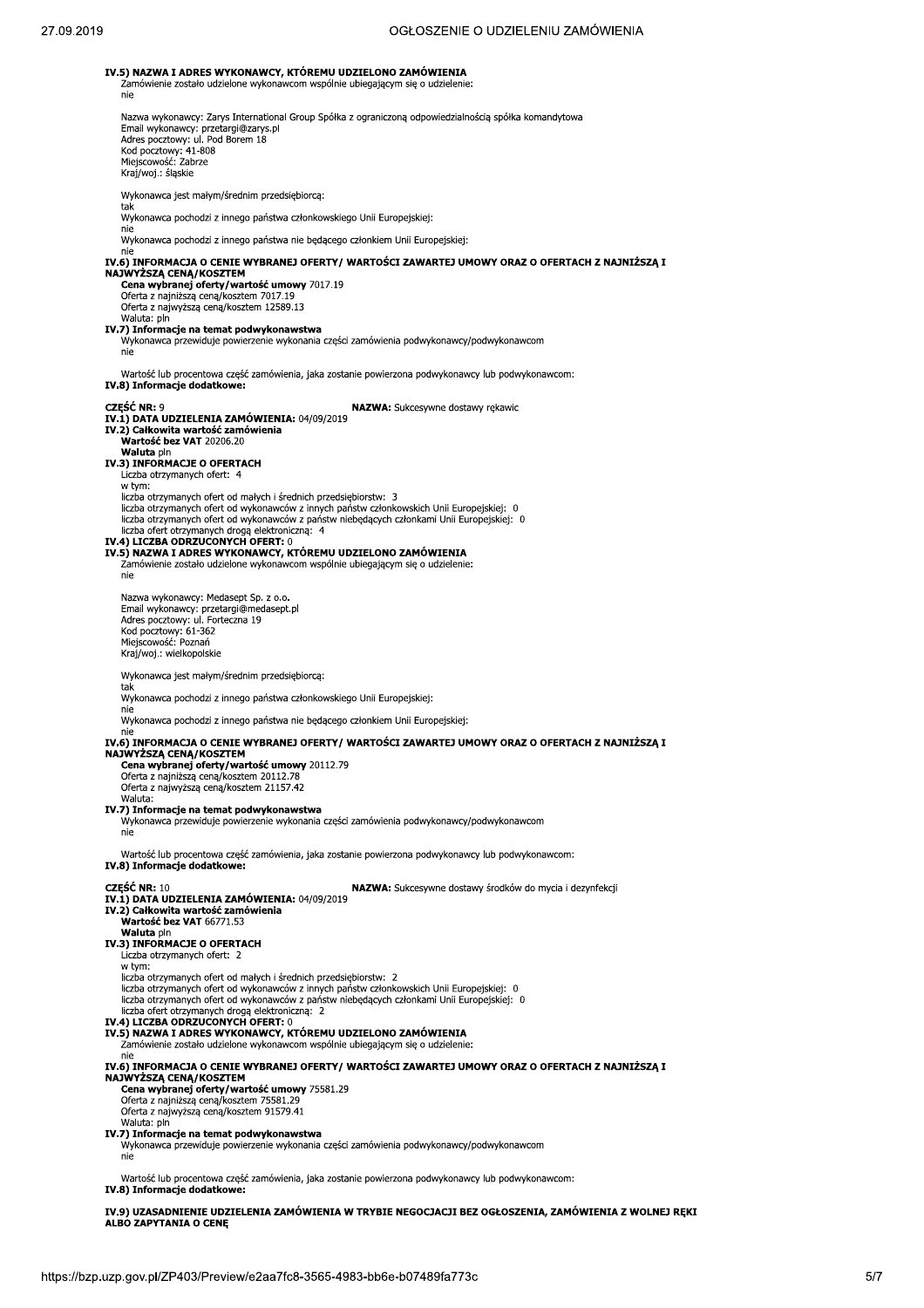IV.9.1) Podstawa prawna<br>Postępowanie prowadzone jest w trybie na podstawie art. ustawy Pzp.<br>IV.9.2) Uzasadnienie wyboru trybu wyboru trybu oraz wyjaśnić, dlaczego udzielenie zamówienia jest zgodne z przepisami.